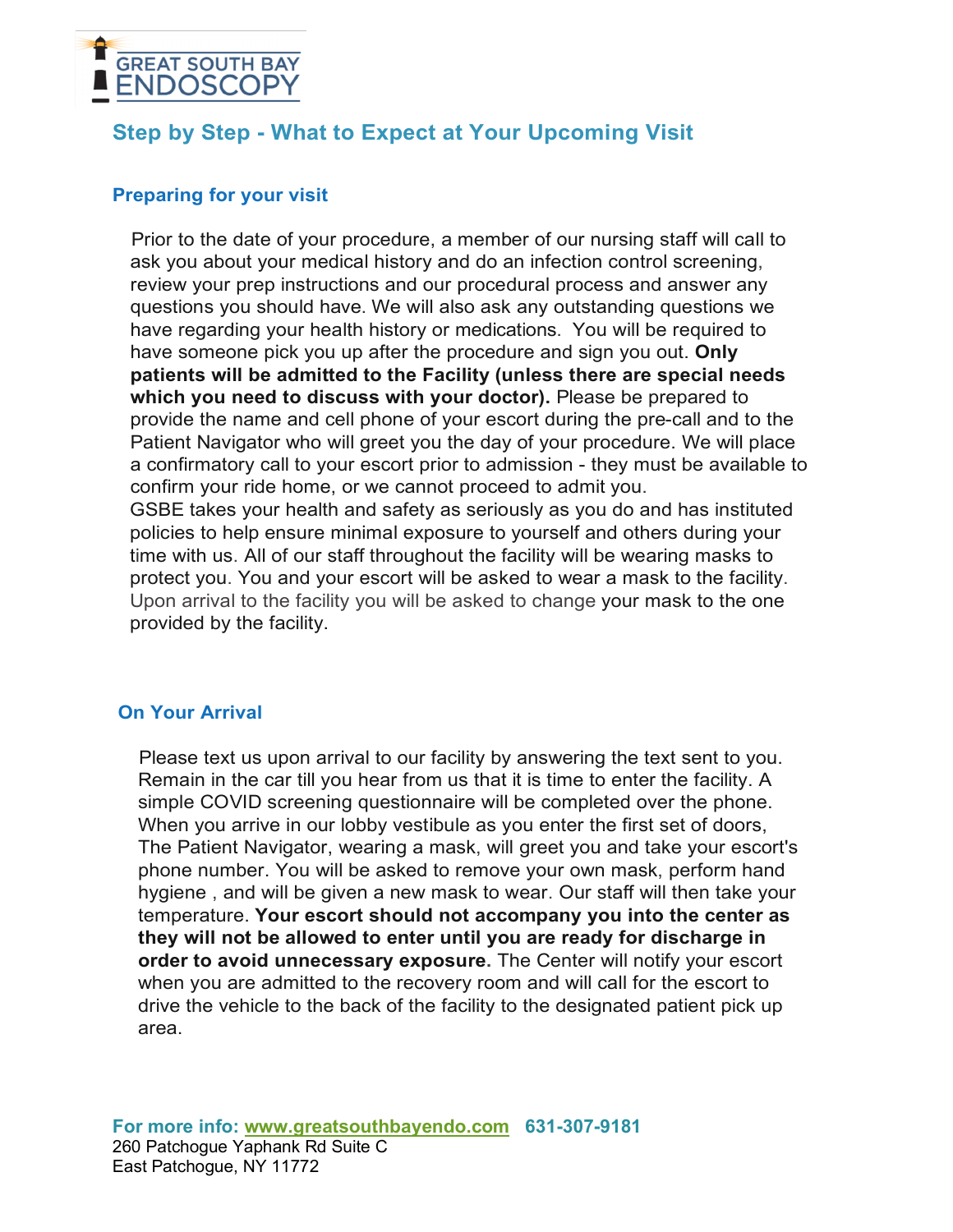## **Registration**

Most of the registration process will be performed virtually. Your benefits will be verified by our benefits verification team, who will inform you of your share of deductible/copay as determined by your insurance company. If you want the doctor to discuss your procedural result with your escort or significant other, please give the registrar the name and phone number for the doctor to contact. Do not worry, he will also speak you in recovery.

## **Before Your Procedure**

Following registration, you will be accompanied by one of our nurses to a private bay where you will remove your clothing and change into a gown. Your nurse will take a brief history and proceed to take your vital signs and insert an intravenous line in preparation for your exam. Your anesthesiologist will speak to you about your health issues, previous experience with anesthesia, and answer any questions you might have. Your gastroenterologist will also be speaking with you prior to entering the exam room. Please let us know if there has been any change in your health since you last saw your gastroenterologist or if you have started any new medications since you spoke with the nurse.

## **Your Procedure**

When you arrive in your procedure room, you will be given oxygen with nasal prongs or possibly a mask. In addition, you will be having your oxygen level, CO2 level, blood pressure, and heart rate monitored with a series of devices that will be attached prior to beginning the procedure. Before an upper endoscopy, a plastic mouthpiece will be inserted between your teeth. In addition, a procedure mask may be placed if determined by the anesthesiologist and gastroenterologist.

All medical monitoring equipment that you will come in contact with is appropriately cleaned between uses or used one time and discarded. After turning on your left side, the anesthesiologist will begin to administer the medication to sedate you. In our efforts to minimize the risk of exposure to Covid-19, each procedure room is thoroughly disinfected between each patient.